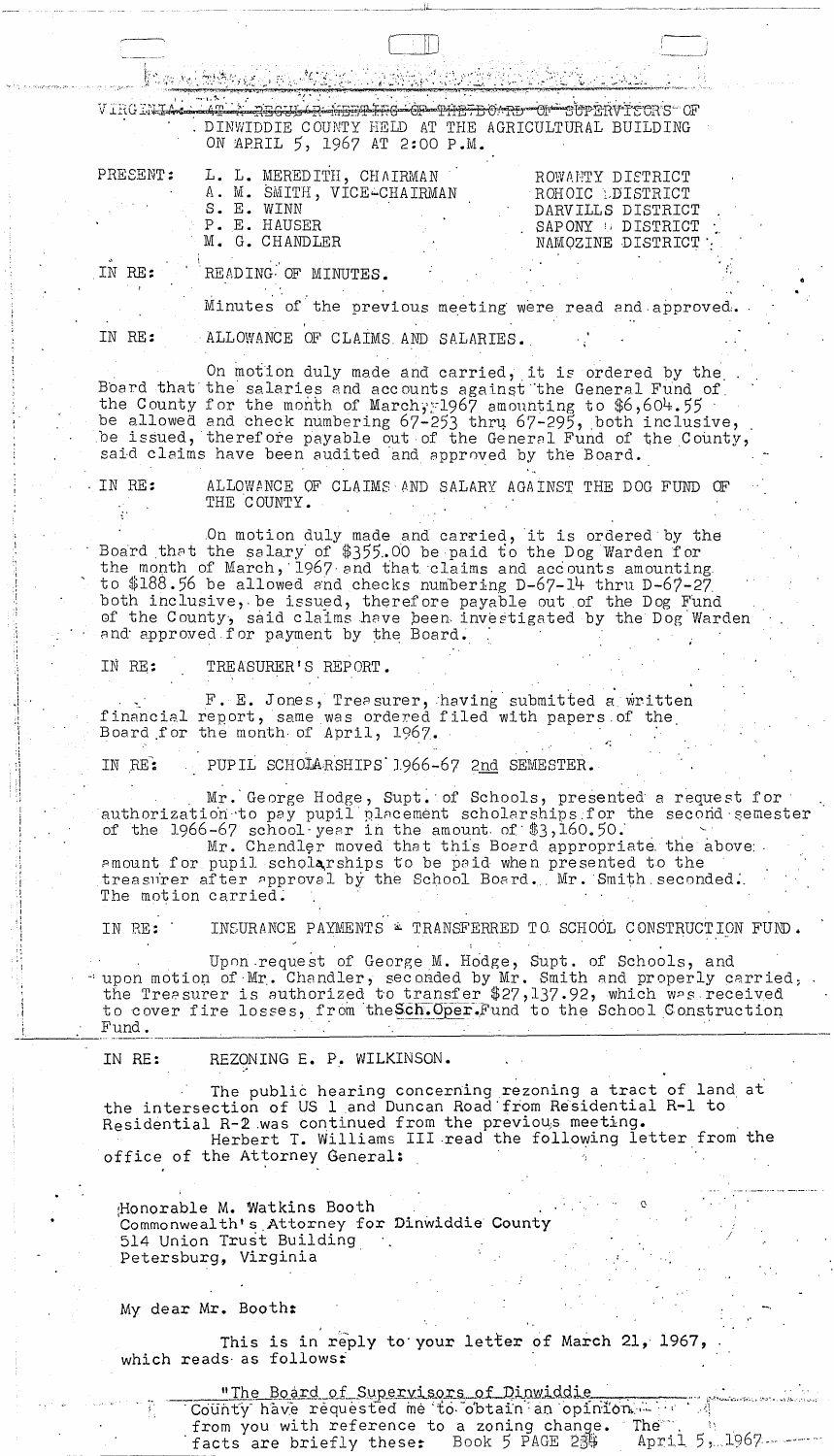"A Mr. Wilkinson, who was operating a trailer court prior to the enactment of the zoning ordinance, on October 26, 1965, requested the Planning Commission to rezone from Residential-l to Residential R-2 and Use Permit to add ten additional trailers to his trailer court. Prior to this request the area in which Mr. Wilkinson's trailer court is located was zoned Residential, limited, District R-1. The Planning Commission heard the matter on<br>November 17, 1965 and recommended that the Rezoning and Use Permit be denied and Mr. Wilkinson requested the Board of Supervisors to hear the matter who denied the request on January 5, 1966. On August 8, 1966, Mr. Wilkinson filed a petition before the Board of Zoning Appeals for a Special Exception permit to add ten trailers to his trailer court in Restricted R-l area which request was denied on September 6, 1966, and no appeal was taken from this ruling. Mr. Wilkinson filed another application before the Planning Commission requesting that the area in which his trailer court is located be rezoned from Residential

 $\frac{1}{(1, 0, 1)}$  ,  $\frac{1}{(1, 0, 1)}$  ,  $\frac{1}{(1, 0, 1)}$  ,  $\frac{1}{(1, 0, 1)}$  ,  $\frac{1}{(1, 0, 1)}$  ,  $\frac{1}{(1, 0, 1)}$  ,  $\frac{1}{(1, 0, 1)}$  ,  $\frac{1}{(1, 0, 1)}$  ,  $\frac{1}{(1, 0, 1)}$  ,  $\frac{1}{(1, 0, 1)}$  ,  $\frac{1}{(1, 0, 1)}$  ,  $\frac{1}{(1, 0,$ 

R-l to Residential R-2 and Use Permit for ten additional trailers and on February 20, 1967 ' the Planning Commission approved the request and on March 15, 1967, Mr. Wilkinson appeared before the Board of Supervisors and requested their approval of the application filed on February 6, 1967, and after some discussion the Board continued the matter until April 5, 1967.

**&26\$\*** 

"Mr. Wilkinson's trailer court is located in Residential-l area and no changes have taken .place. in said area since the zoning ordinance was approved.

•

"The opponents to the request of Mr. Wilkinson argued before the Board of Supervisors that in view of the fact that the application filed October 26, 1965 by Mr. Wilkinson to rezone the area from R-l to Residential R-2 and Use Permit for ten additional trailers was refused and,no changes have taken place in the area that the Board of Supervisors cannot at this 'time change this ruling to permit the rezoning of said' area from  $R-L$  to  $R-2$  and grant a Use Permit for the addition of ten trailers to Mr. Wilkinson's court.<br>The Board of Supervisors desire to know whether they have a right to hear this matter again and whether or not they have a right to grant Mr. Wilkinson's application of February 6, 1967."

I know of no provision of law which would prohibit the . Board of Supervisors from hearing the matter again, nor do I know of any provision of law which would prohibit them from granting the application of February 6, 1967, if they are so disposed.

Some zoning ordinances limit the number of applications which may be filed by one party on the same subject within a given' period of time after there has been a denial, but I find no such limitation in:your County's ordinance. I assume that there is no such limitation in the rules and regulations adopted by the no such flantacion in the rules and regulations adopted by the<br>Planning Commission to govern its hearings, since it has already heard the matter a second time. *The* arguments of the opponents, which you describe, certainly may be considered on their merits, but I find nothing to support the suggestion that the Board is prohibited, as a matter of law, from granting the application. Thus, ,in my opinion, the Board may again hear the application on its In my opinion, the Board may.<br>
merits, and grant or deny it.

You may find the copy of the enclosed opinion help-' ful. (See Report of the Attorney General  $(1960-1961)$ , p. 24, opinion to Honorable Philip Lee Lotz of August 8, 1960.)

As requested, your copy of the County Zoning Ordinance is returned.

With kind regards, I am

Very sincerely yours,<br>/s<del>/Rober</del>t Y. Buttop

 $\cdot$  .

 $\overline{\phantom{0}}$  $\setminus$ 

 $M_{\rm A}$ ,  $M_{\rm A}$ ,  $M_{\rm A}$ ,  $M_{\rm A}$ ,  $M_{\rm A}$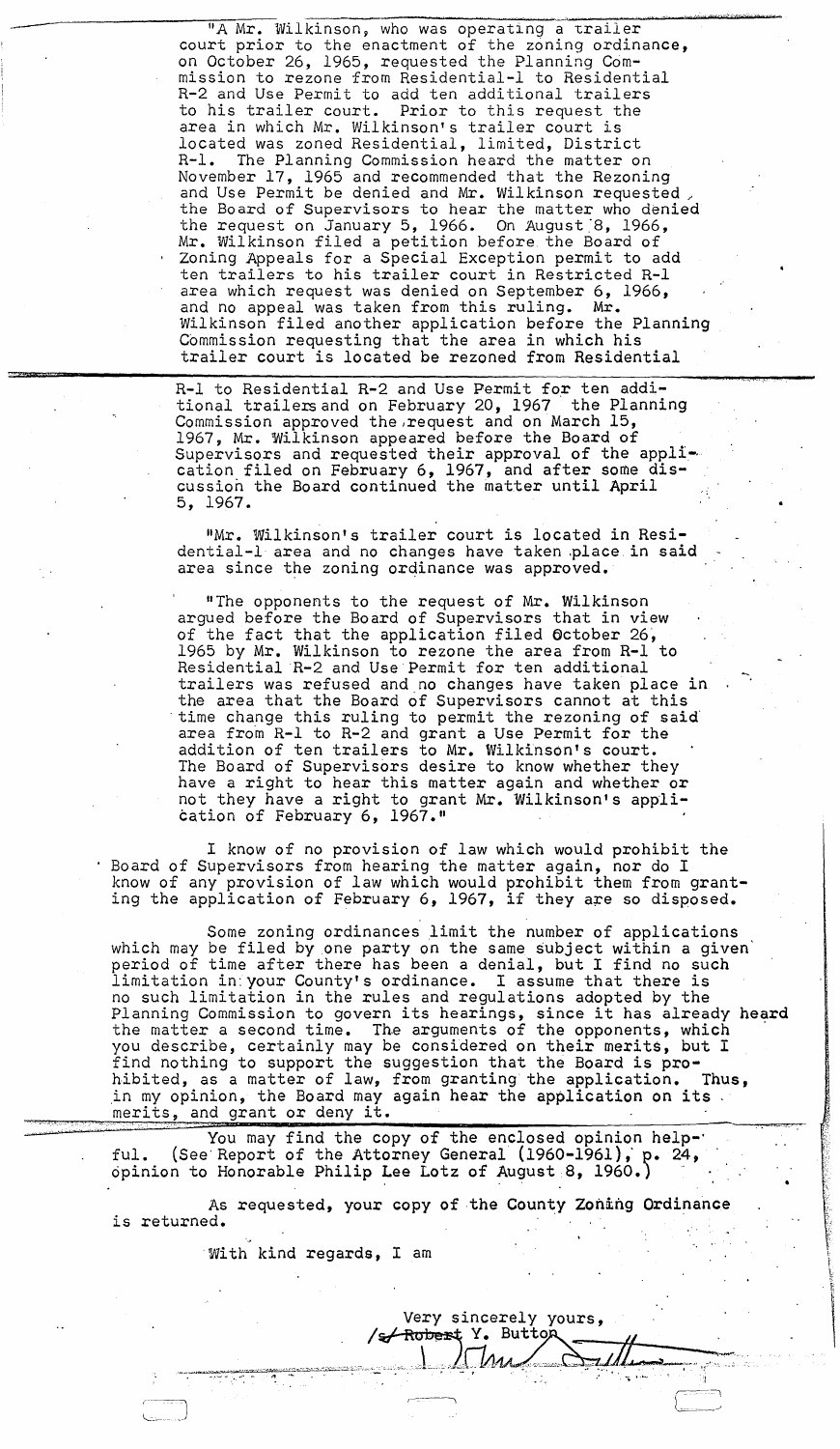After hearing all who wished to speek the Chairman asked if members of the Board desired to. view the property. No one desired to view it.

\_~\_-.l~.' ~ \_\_\_\_\_\_\_\_\_\_\_\_\_\_\_\_\_\_\_ ~

--,- -~

 $\Box$ 

Mr. Hauser moved that the area requested in Mr. Wilkinson's application be rezoned from Residential R-1 to Residential R-2. Mr. Chandler seconded. In a discussion Mr. Smith stated that the Board had turned down previous requests to add trailers in R-1 areas and he felt this one should be denied also. The vote was then taken and the motion was carried, three votes "for" two votes "against." (Mr. Hauser and Mr. Chandler and Mr. Winn voted "aye", Mr. Smith and Mr. Meredith voted "no")

IN RE: E. P. WILKINSON - USE PERMIT FOR 10 TRAILERS.

Upon application of E. P. Wilkinson to add an additional 10 trailers to Monwyn Trailer Court in the area previously rezoned Residential R-2, Mr. Hauser moved that a use permit be issued Mr. Wilkinson for an additional 10 trailers. Mr. Chandler seconded. The motion was carried, three votes "for" two votes "against." (Mr. Hauser, Mr. Chandler, and Mr. Winn voted "aye" Mr. Smith, and Mr. Meredith voted "no. Ii)

IN RE: APPOINTMENT OF ROADVIEWERS.

Upon motions duly made and carried the following were appointed as Road Viewers for a one year term ending March 30, 1968: J. P. Westfall, Will Green, C. Y. Avery, A. R. Springston and M. E. Bass.

IN RE: ROADVIEWER PETITIONS  $- C$ . J. ROACH, W. W. RENNIE, B. R. SIMMONS, J. T. RUSSELL, R. A. WALLACE AND VERLENA WILLIAMS.

Petitions of the above persons who heve interest in certain roads and request that they be established as part of the Secondary System were received. The Board directed that these petitions be referred to the Road Viewers.

IN RE: ROUTE 627 - PETITION TO CURB AND GUTTER PARTS OF.

There was read a petition signed by 36 persons requesting the Deoartment of Highways to install curbing and gutter on that portion of Route 627 within the village of Dinwiddie if the same is relocated and rebuilt. Same was referred to the Highway Department with cost estimates to be furnished at the next meeting.

IN RE: M. W. BOOTH-WITHDRAWAL FROM ANNEXATION CASE. HERBERT T. WILLIAMS III APPOINTED TO ANNEXATION CASE.

Upon motion of· Mr. Chandler, seconded by Mr. Hauser, and carried, the Board accepted the withdrawal of M. W. Booth as local attorney in the annexation case and appointed Herbert T. Williams III.

. DEIINQUENT REAL ESTATE TAX LIST. IN RE?

A list of delinquent real estate taxes was submitted to the Board for review. The Board was apprised that  $M$ . W. Booth was in the process of selling fome of the delinquent parcels. The Executive process of sering some of the definduent parcers. The BAecutive<br>Secretary was directed to obtain a list of the parcels Mr. Booth has begun to sell.

IN RE: REPAIRS TO CLERKS OFFICE.

There was presented a proposal to install paneling, replace the floor and ceiling, and do other proposed improvements to the Clerks office for a contract price of  $$9,000$ . Same was deferred to be considered as part of the new budget.

IN RE: SPECIAL USE PERMIT FOR CONSTRUCTION OF JAIL.

Upon motion of Mr. Chandler, seconded by Mr. Winn and carried the Executive Secretary was directed to apply to the Board of Zoning Appeals for a special use permit to-construct the jail.in an R-2 area.